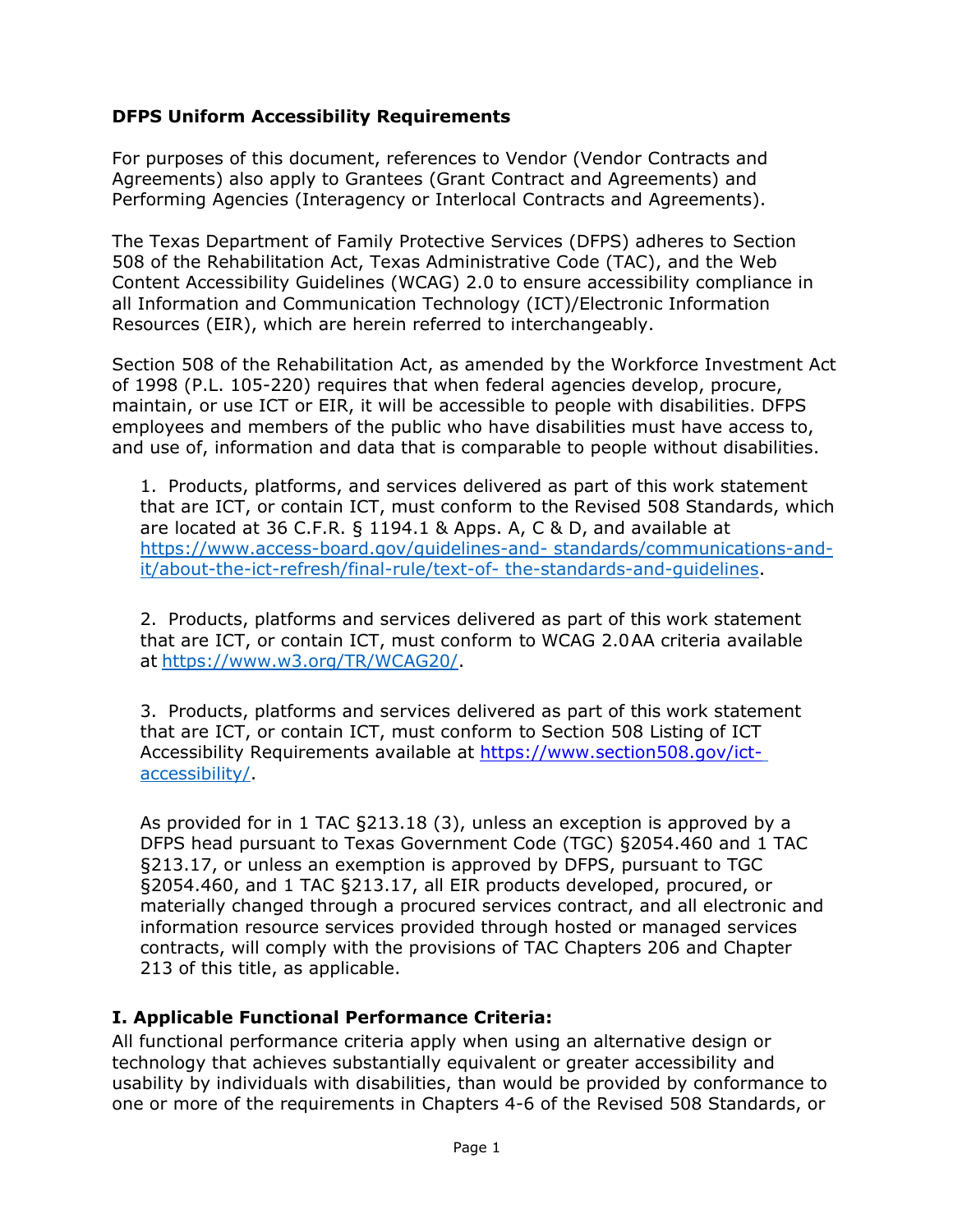when Chapters 4-6 do not address one or more functions of ICT.

## **II. Applicable requirements for software features and components:**

All WCAG 2.0 Level AA Success Criteria, 502 Interoperability with Assistive Technology, 503 Application.

Section 508 Listing of ICT Software Accessibility Requirements at [https://www.section508.gov/ict-accessibility/#e207\\_1.](https://www.section508.gov/ict-accessibility/%23e207_1)

Products, platforms, and services delivered aspart of this work statement should be user agent agnostic by design and at a minimum support DFPS standardized user agents MS Edge browser, Google Chrome browser, and JAWS 2021 screen reading assistive technology.

## **III. Applicable requirements for hardware features and components:**

Section 508 Listing of ICT hardware Accessibility Requirements are available at [https://www.section508.gov/ict-accessibility/#e206\\_1.](https://www.section508.gov/ict-accessibility/#e206_1)

## **IV. Applicable support services and documentation:**

All requirements apply.

#### **V. Instructions to Vendors:**

1. Provide an Accessibility Conformance Report (ACR) for each commercially available Information and Communication Technology(ICT) item offered through this contract. Create the ACR using the Voluntary Product Accessibility Template (VPAT) Version 2.0 or later, located at

[https://www.itic.org/policy/accessibility/vpat.](https://www.itic.org/policy/accessibility/vpat) Complete each ACR in accordance with the instructions provided in the VPAT template. Each ACR must address the applicable Section 508 and/or WCAG 2.0 AA requirements referenced in the Statement of Work (SOW). Each ACR will state exactly how the ICT meets the applicable standards in the remarks/explanations column, or through additional narrative. All "Not Applicable" (N/A) responses must be explained in the remarks or explanations column or through additional narrative. Address each standard individually and with specificity and clarify whether conformance is achieved throughout the entire ICT Item (for example user functionality, administrator functionality, and reporting), or only in limited areas of the ICT Item. Provide a description of the evaluation methods and software used to support Section 508 and/or WCAG 2.0 AA conformance claims. Provide accessibility testing or evaluation reports used to support Section 508 and/or WCAG 2.0 AA conformance claims. DFPS reserves the right, prior to making an award decision, to perform testing on some or all the Vendor's proposed ICT items to validate Section 508 and/or WCAG 2.0 AA conformance claims made in the ACR.

2. For third-party COTS products, the Vendor must obtain and submit VPATS or links to them from the third party as part of the Solicitation Response.

3. For Vendor custom developed software servicesICT/EIR: The Vendor must submit a TX DIR VADSIR [\(Vendor Accessibility Development](https://confluence.dfps.state.tx.us/download/attachments/35389668/DIR_VADSIR.docx?version=1&modificationDate=1616592460000&api=v2) Services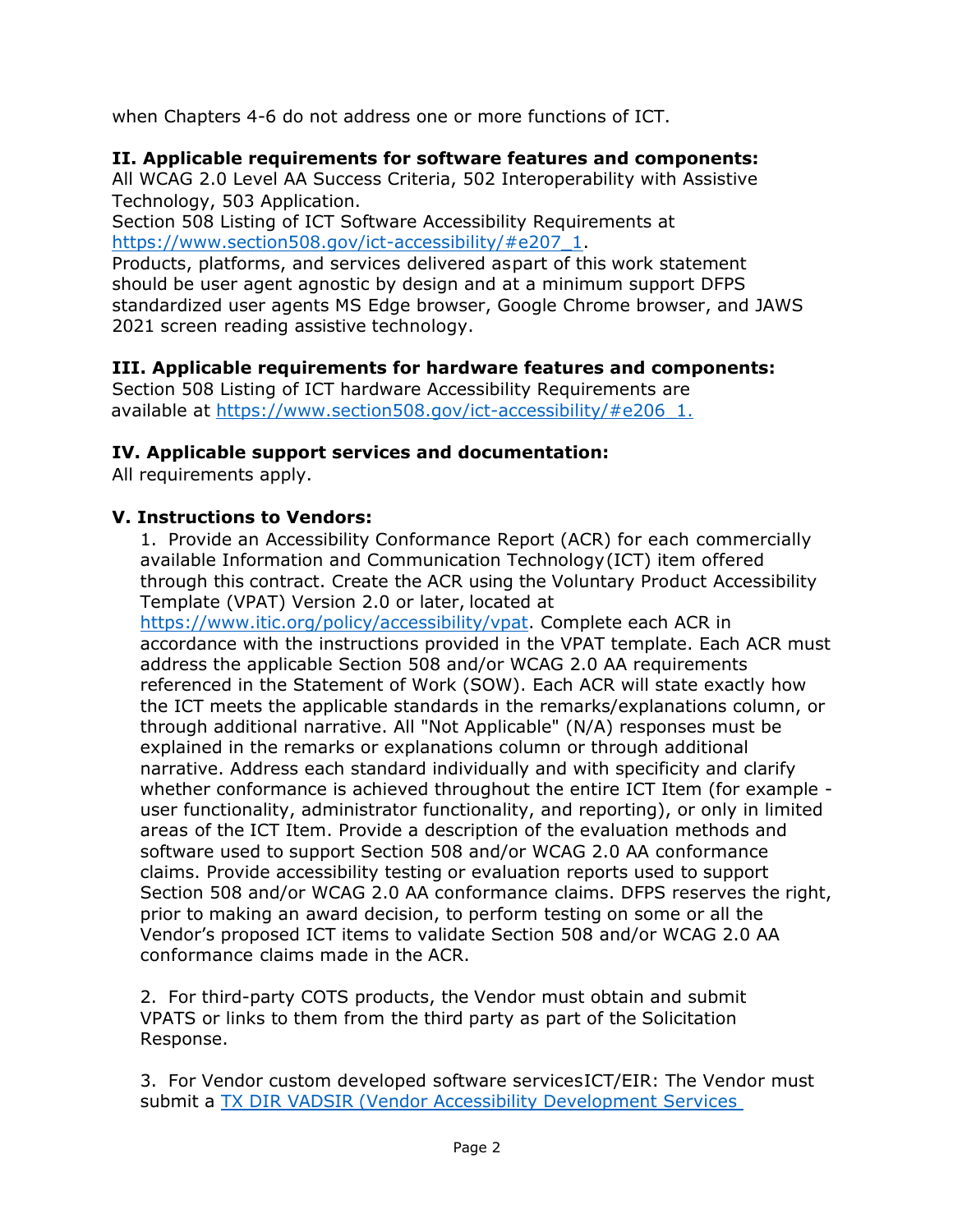[InformationRequest\).](https://confluence.dfps.state.tx.us/download/attachments/35389668/DIR_VADSIR.docx?version=1&modificationDate=1616592460000&api=v2)

4. Describe your approach to incorporating universal design principlesto ensure ICT products or services are designed to support disabledusers.

5. Describe plans for features that do not fully conform to theSection 508 Standards and/or WCAG 2.0 AA.

6. Describe "typical" user scenarios and tasks, including individuals with disabilities, to ensure fair and accurate accessibility testing of the ICT product or service being offered.

## **VI. DFPS Acceptance Criteria**

Prior to acceptance and final payment, DFPS reserves the right to perform testing on required ICT items to validate the Vendor's Section 508 and/or WCAG 2.0 conformance claims. If DFPS determines that Section 508 and/or WCAG 2.0 conformance claims provided by the Vendor represent a higher level of conformance than what is actually provided to DFPS, DFPS will, at its option, require the Vendor to remediate the item to align with the Vendor's original Section 508 and/or WCAG 2.0 conformance claims prior to acceptance and finalpayment.

# **VII. Provisions and Clauses**

# **A. Custom ICT Development Services**

When the Vendor provides custom ICT development services pursuant to this contract, the Vendor will ensure the ICT fully conforms to the applicable Revised 508 Standards and/or WCAG 2.0 prior to delivery and before acceptance and finalpayment.

Vendor must submit a TX DIR VADSIR [\(Vendor Accessibility Development](https://confluence.dfps.state.tx.us/download/attachments/35389668/DIR_VADSIR.docx?version=1&modificationDate=1616592460000&api=v2) Services Information Request).

## **B. Installation, Configuration & Integration Services**

When the Vendor provides installation, configuration or integration services for equipment and software pursuant to this contract, the Vendor will not install, configure, or integrate the equipment and software in a way that reduces the level of conformance with the applicable Revised 508Standards and/or WCAG 2.0.

## **C. Maintenance Upgrades & Replacements**

The Vendor will ensure maintenance upgrades, substitutions, and replacements to equipment and software pursuant to this contract do not reduce the original level of conformance with the applicable Revised 508 Standards and/or WCAG 2.0 at the time of contract award.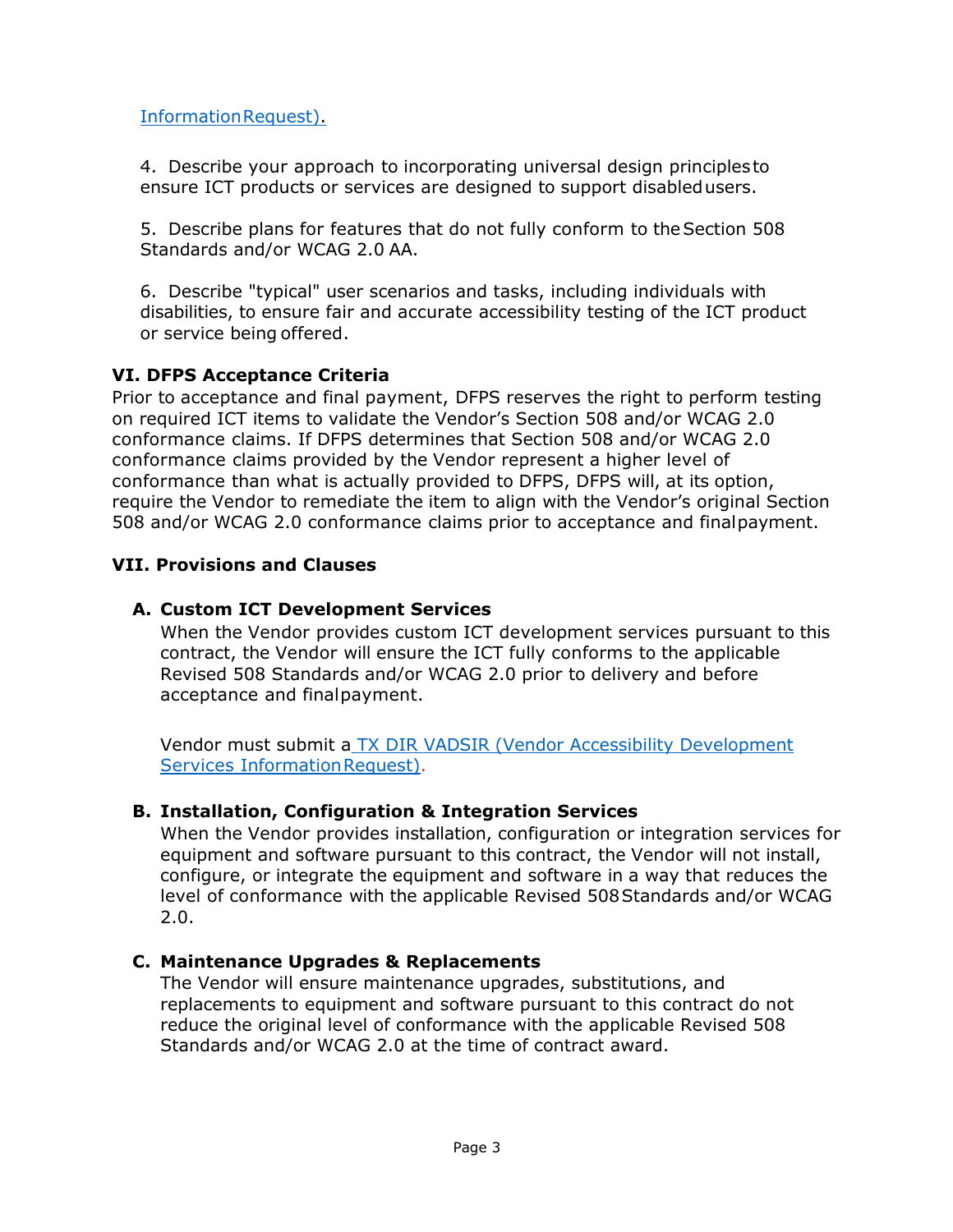## **D. Service Personnel**

The Vendor will ensure the personnel providing the labor hours possess the knowledge, skills, and ability necessary to address the applicable Revised 508 Standards and/or WCAG 2.0 defined in this contract and will provide supporting documentation upon request by DFPS.

### **E. Hosting Services**

When providing hosting services for electronic content provided by DFPS, the Vendor will not implement the hosting services in a manner that reduces the existing level of conformance of the electronic content with applicable Revised 508 Standards and/or WCAG 2.0. Throughout the contract term, DFPS reserves the right to perform testing on a Vendor's hosted solution to verify conformance with this requirement.

## **F. Validation for ICT Items**

The Vendor will test and validate the ICT solution for conformance to the Revised 508 Standards, in accordance with the required testing methods.

- 1. For web and software, WCAG Level A and AA Conformance test results must be based on the [Harmonized Testing Process for Section 508](https://www.dhs.gov/compliance-test-processes) [Compliance: Baseline Tests for Software and Web Accessibility.](https://www.dhs.gov/compliance-test-processes)
- 2. For Microsoft Office and PDF documents, WCAG Level A and AA Conformance test results must be based on the Harmonized Testing Guidance from the AED [ACOP.](https://www.section508.gov/test/documents/)

### **G. Documentation**

The Vendor will maintain and retain full documentation of the measures taken to ensure compliance with the applicable requirements, including records of any testing or demonstrations conducted.

### **H. Conformance Reporting**

Before acceptance and final payment by DFPS, the Vendor will provide an Accessibility Conformance Report (ACR) for each ICT item that is developed, updated, configured for DFPS, and when product substitutions are offered. The ACR should be based on the latest version of the [Voluntary](https://www.section508.gov/sell/vpat) Product [Accessibility Template \(VPAT™\)](https://www.section508.gov/sell/vpat) provided by the [Industry Technology](http://www.itic.org/policy/accessibility) [Industry Council \(ITIC\).](http://www.itic.org/policy/accessibility) To be considered for award, a VPAT must be submitted for each ICT Item, and must be completed according to the instructions provided by ITIC.

Before acceptance and final payment, when the Vendor is required to perform testing to validate conformance to DFPS's accessibility requirements, the Vendor will provide a Supplemental Accessibility Conformance Report (SAR)that contains the following information:

- Accessibility test results based on the required test methods.
- Documentation of features provided to help achieveaccessibility and usability for people with disabilities.
- Documentation of core functions that cannot be accessed by persons with disabilities.